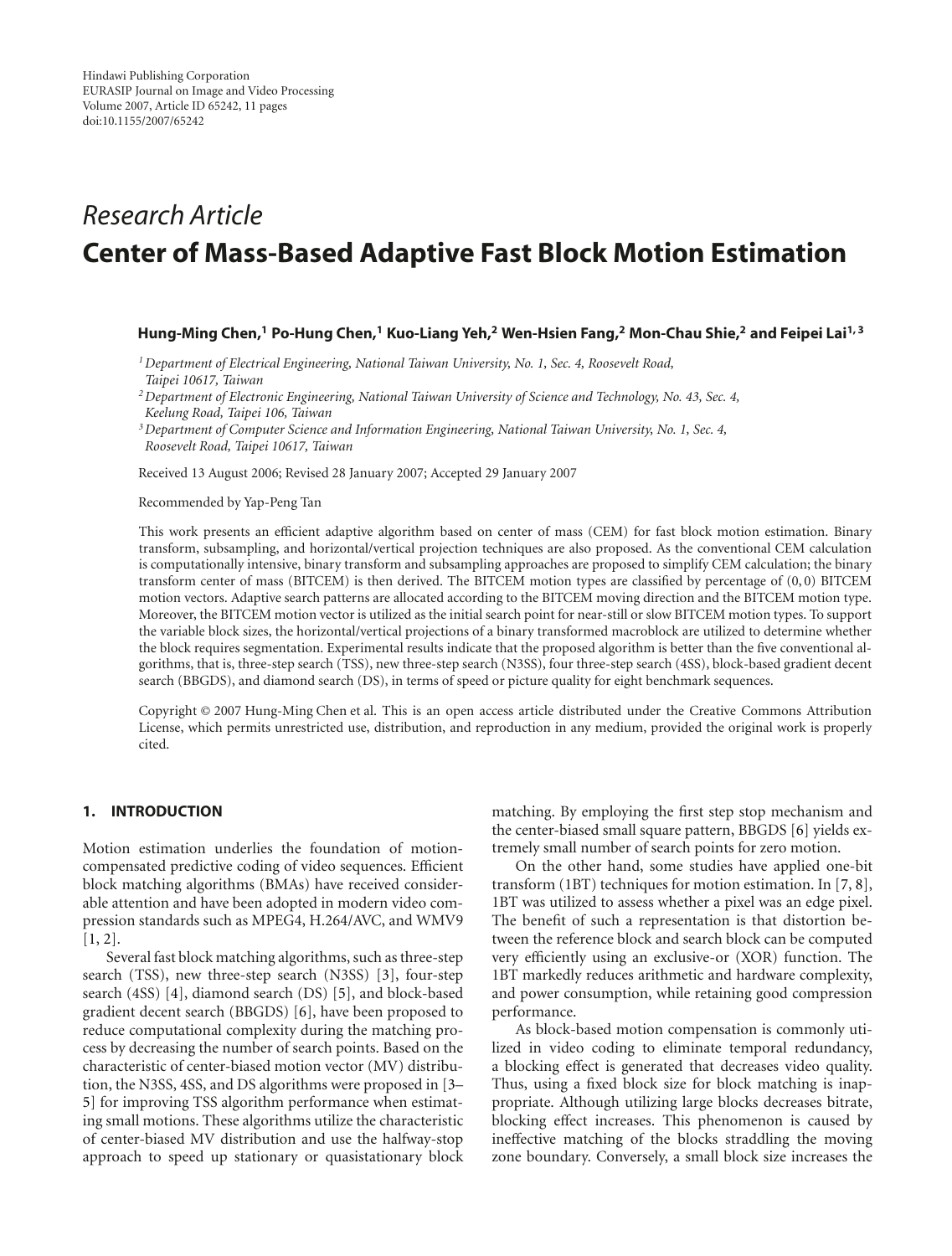number of MVs and, hence, requires additional bits to code the MVs. Therefore, numerous studies [\[9](#page-10-9)[–12](#page-10-10)] have proposed quadtree-based variable block size segmentation approaches that utilize large blocks for the background to decrease the computational complexity, and small blocks for moving zone boundaries to improve prediction precision. However, considerable computations are required to obtain the difference, variance, or even MV from reference frames in top-down splitting or bottom-up merging approaches.

Moreover, some studies developed search techniques based on motion type to enhance speed and quality of BMAs. For example, Jiancong et al. [\[13\]](#page-10-11) proposed the content adaptive search technique that clusters blocks within a frame into foreground and background regions based on video scene analysis. Parameters for motion characteristics for each region are extracted to identify a suitable search area and the initial search point.

This work proposes a novel adaptive fast block motion estimation algorithm based on center of mass (CEM), binary transform, subsampling, and horizontal/vertical projection techniques. A preliminary MV is computed based on the CEM difference between macroblocks, the CEM MV then classifies the moving direction and motion type to determine the initial search point and search patterns. As the conventional CEM calculation is computationally intensive, binary transform and subsampling techniques [\[15](#page-10-12), [16\]](#page-10-13) are utilized to simplify CEM MV calculations; the binary transform CEM (BITCEM) is then obtained. Since CEM properties do not hold for particular scenarios, horizontal and vertical projections are applied to segment the blocks when the variable block size option is enabled. The BITCEM MV is not applied when a block is segmented. After classifying motion type, different search patterns are employed to obtain the MVs.

The remainder of this paper is organized as follows. [Section 2](#page-1-0) describes the proposed BITCEM and techniques that decrease the computational complexity and define search patterns. [Section 3](#page-6-0) describes in detail the proposed CEM-based BMA algorithm. Sections [4](#page-7-0) and [5](#page-8-0) present experimental results and the discussion, respectively. Conclusions are reported in [Section 6.](#page-9-0)

# <span id="page-1-0"></span>**2. PROPOSED BINARY TRANSFORM CENTER OF MASS**

The principle in the CEM scheme, which has been utilized in previous imaging applications [\[17](#page-10-14)], was first applied in motion estimation. The shortcoming of the CEM technique is that it requires a massive amount of computations. Therefore, this study redefines the CEM of a moving zone by transforming the gray-level image into a binary-level image, thereby decreasing the number of operations. Based on this BITCEM approach, the CEM of a moving zone within a block and its direction of movement can be obtained rapidly. Four additional techniques are employed in this stud y to decrease computational complexity and maintain picture quality. All approaches utilized in the proposed search scheme are described as follows.

# *2.1. Revised center of mass with binary transform*

## *Center of mass*

Motion of a CEM can represent rigid object motion. In this study, gray levels are regarded as the pixel mass. The definition of CEM is

<span id="page-1-1"></span>
$$
\overline{i} = \frac{\sum_{i=0}^{M-1} \sum_{j=0}^{N-1} i \times I(i, j)}{\sum_{i=0}^{M-1} \sum_{j=0}^{N-1} I(i, j)},
$$
\n
$$
\overline{j} = \frac{\sum_{i=0}^{M-1} \sum_{j=0}^{N-1} j \times I(i, j)}{\sum_{i=0}^{M-1} \sum_{j=0}^{N-1} I(i, j)},
$$
\n(1)

where  $I(i, j)$  is the gray level of  $(i, j)$  of a block,  $(\overline{i}, \overline{j})$  is the coordinate of the CEM of a block, and (*M*, *N*) is the block dimension. Based on complexity, [\(1\)](#page-1-1) require, considerable computation.

*Example 1.* For a  $16 \times 16$  block using [\(1\)](#page-1-1) to identify the block CEM, the following computations are required:

> addition:  $2 \times 255 + 255 = 765$ , multiplication:  $2 \times 256 = 512$ , division: 2.

Note that the number of additions in numerator is  $16 \times$ 16 − 1, whereas that in denominator is also  $16 \times 16 - 1$ . The number of additions for a horizontal or vertical component is the sum of that in the numerator and denominator— 255 + 255. However, horizontal and vertical components can have a common denominator, indicating that the number of additions for both horizontal and vertical components is only  $2 \times 255 + 255$  rather than  $2 \times (255 + 255)$ . To obtain the MV between two CEMs, calculations must be applied in colocated blocks in previous and current frames. Consequently, the total number of additions doubles to  $2 \times (2 \times 255 + 255)$  = 1530.

When the mean absolute difference (MAD) is utilized as the criterion, then a search point requires 256 subtractions and 255 additions, implying that the computation of CEM is equivalent to approximately 11 search points, assuming that multiplication or division operations are four times the number of addition operations.

In the following section, the CEM is revised to decrease the computational complexity.

#### *Revised center of mass with the binary transform*

Notably, the additional effort required when calculating the CEM of a nonmoving zone within a block is unnecessary; consequently, the CEM of a moving zone is redefined to decrease computational effort. The binary transformation is applied to each block such that each pixel has a bi-level value and the bi-level image block is represented by *P*. The  $P(i, j) = 1$  indicates that the  $(i, j)$  pixel is inside the moving zone, and  $P(i, j) = 0$  indicates that the pixel is outside the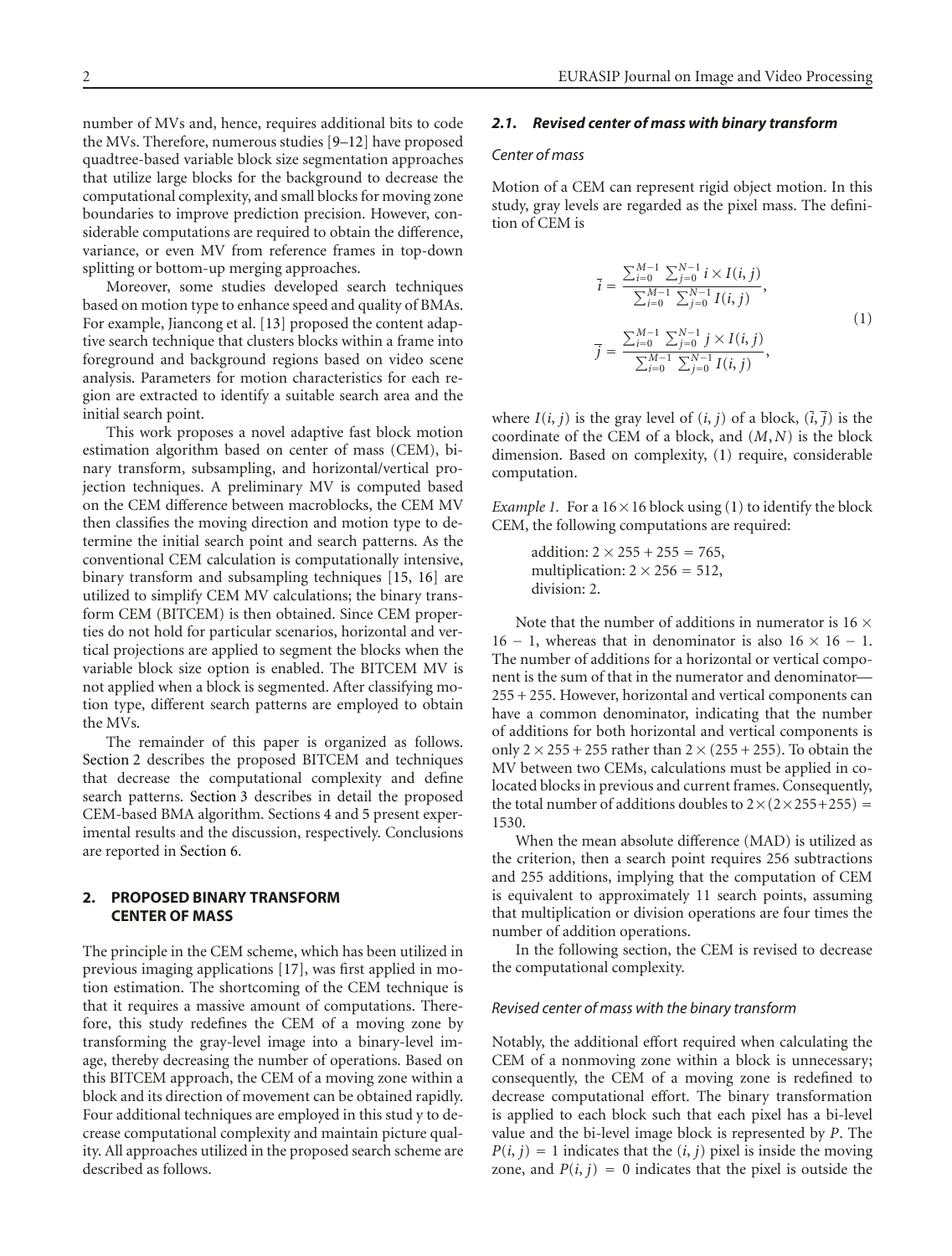moving zone. The BITCEM is defined as

<span id="page-2-0"></span>
$$
\overline{i} = \frac{\sum_{i=0}^{M-1} \sum_{j=0}^{N-1} i * P(i, j)}{\sum_{i=0}^{M-1} \sum_{j=0}^{N-1} P(i, j)} = \frac{\sum_{i=0}^{M-1} \sum_{j=0}^{N-1} i \Big|_{P(i,j)=1}}{\sum_{i=0}^{M-1} \sum_{j=0}^{N-1} P(i, j)}, \quad (2)
$$

$$
\overline{j} = \frac{\sum_{i=0}^{M-1} \sum_{j=0}^{N-1} j * P(i, j)}{\sum_{i=0}^{M-1} \sum_{j=0}^{N-1} P(i, j)} = \frac{\sum_{i=0}^{M-1} \sum_{j=0}^{N-1} j \Big|_{P(i,j)=1}}{\sum_{i=0}^{M-1} \sum_{j=0}^{N-1} P(i, j)}, \quad (3)
$$

where  $P(i, j)$  is the binary level of  $(i, j)$  of a block,  $(\overline{i}, \overline{j})$  is the coordinate of BITCEM of a block, and (*M*, *N*) is the block dimension.

Clearly, by utilizing [\(2\)](#page-2-0) and [\(3\)](#page-2-1), multiplication can be avoided when calculating BITCEM, and addition is only required when a pixel is located inside the moving zone, that is, when  $P(i, j) = 1$ . Take a 16  $\times$  16 block as an example, the computations required in [\(2\)](#page-2-0) and [\(3\)](#page-2-1) are as follows:

> additions in maximum:  $2 \times 255 + 255 = 765$ , multiplications: 0, divisions: 2.

Similarly, to acquire the MV between two BITCEMs, calculations must be performed for both colocated blocks in the previous and current frames. Consequently, the maximum number of additions doubles to  $2 \times (2 \times 255 + 255) = 1530$ , indicating that the computation of BITCEM is equivalent to roughly 3 search points in maximum, assuming that multiplication or division operations are four times the number of addition operations. Hence, this BITCEM formula markedly decreases the CEM computational complexity.

# *2.2. Definition of moving zone and BITCEM motion vector*

In nature, an object may have uniformity or homogeneity of gray levels to some degree [\[18\]](#page-10-15), suggesting that an object (the moving zone within a block) can be represented by a reference gray value. To eliminate false alarms or misdetection caused by noise prior to identifying a moving zone, the moving zone is assumed to be larger than a  $5 \times 5$  pixel area. As movement of a moving zone generates gray-level differences, the current block  $B_k$  is subtracted from its colocated block *Bk*−<sup>1</sup> to obtain block difference. A moving zone should be located at the position at which a large pixel difference exists, of which there are two cases. One position is located in the path of a moving direction, and the other position is located in the path of the opposite moving direction. Hence, this work searches for the largest pixel difference with the outermost coordinates in the quadrant indicated by the motion vector MV*<sup>k</sup>*−<sup>1</sup> of the colocated block in the reference frame. Those outermost coordinates with the largest pixel difference are most likely a moving zone edge. One must then identify a ref-

(*i* , *j*  $\rightarrow$ *Bk Ik*(*i*  $\hat{i} = i$  <sup>−</sup> 5, *<sup>j</sup>* <sup>=</sup> *<sup>j</sup>* ′/−\5) *Bk*−<sup>1</sup>

<span id="page-2-2"></span><span id="page-2-1"></span>FIGURE 1: The reference gray levels of moving zone with moving directions to the top left.

erence gray-level; it is best to adopt the pixel value inside the moving zone. Thus, according to the motion vector MV*<sup>k</sup>*−1, pixel (*i'*, *j'*) is located at the farthest location along the moving direction among the candidates with the largest gray level difference. To obtain the pixel inside the moving zone with the reference gray level, 5 is added or subtracted from horizontal and vertical coordinates based on the reverse moving direction to derive  $I_k(\hat{i}, \hat{j})$  as the moving zone assumed larger than  $5 \times 5$ . Thus, [Figure 1](#page-2-2) shows the reference gray level of moving zone within the block *k*.

After obtaining the reference gray level  $I_k(\hat{i}, \hat{j})$  for a mov-<br>(2)  $I(3)$ ing zone, [\(2\)](#page-2-0) and [\(3\)](#page-2-1) are applied to locate the BITCEMs of moving zones within the current block  $B_k$  and the colocated block *Bk*−1. The following are the steps defining a moving zone and BITCEM of a block.

*Step 1.* If  $I_k(\hat{i}, \hat{j}) - TH < I_k(i, j) < I_k(\hat{i}, \hat{j}) + TH$ , let  $P_k(i, j) =$ 1; otherwise  $P_k(i, j) = 0$ . Hence,  $P_k$  represents the bi-level pixels of current block *Bk*.

*Step 2.* Use [\(2\)](#page-2-0) and [\(3\)](#page-2-1) to derive  $(\overline{i}_k, \overline{j}_k)$ , the BITCEM of current block *Bk*.

*Step 3.* If  $I_k(\hat{i}, \hat{j})$  – TH  $\langle I_{k-1}(i, j) \rangle \langle I_k(\hat{i}, \hat{j})$  + TH, let  $P_{k-1}(i, j) = 1$ ; otherwise,  $P_{k-1}(i, j) = 0$ . Hence,  $P_{k-1}$  is the bi-level pixels of colocated block *Bk*−1.

*Step 4.* Use [\(2\)](#page-2-0) and [\(3\)](#page-2-1) to derive  $(\overline{i}_{k-1}, \overline{j}_{k-1})$ , the BITCEM of the colocated block  $B_{k-1}$ .

The decision regarding a threshold (TH) value is based on the human perceptual characteristic. Thus, the BITCEM MV (*mx*,*my*) can be obtained using the following equations,

<span id="page-2-4"></span><span id="page-2-3"></span>
$$
mx = \overline{i}_k - \overline{i}_{k-1},\tag{4}
$$

$$
my = \overline{j}_k - \overline{j}_{k-1}.
$$
 (5)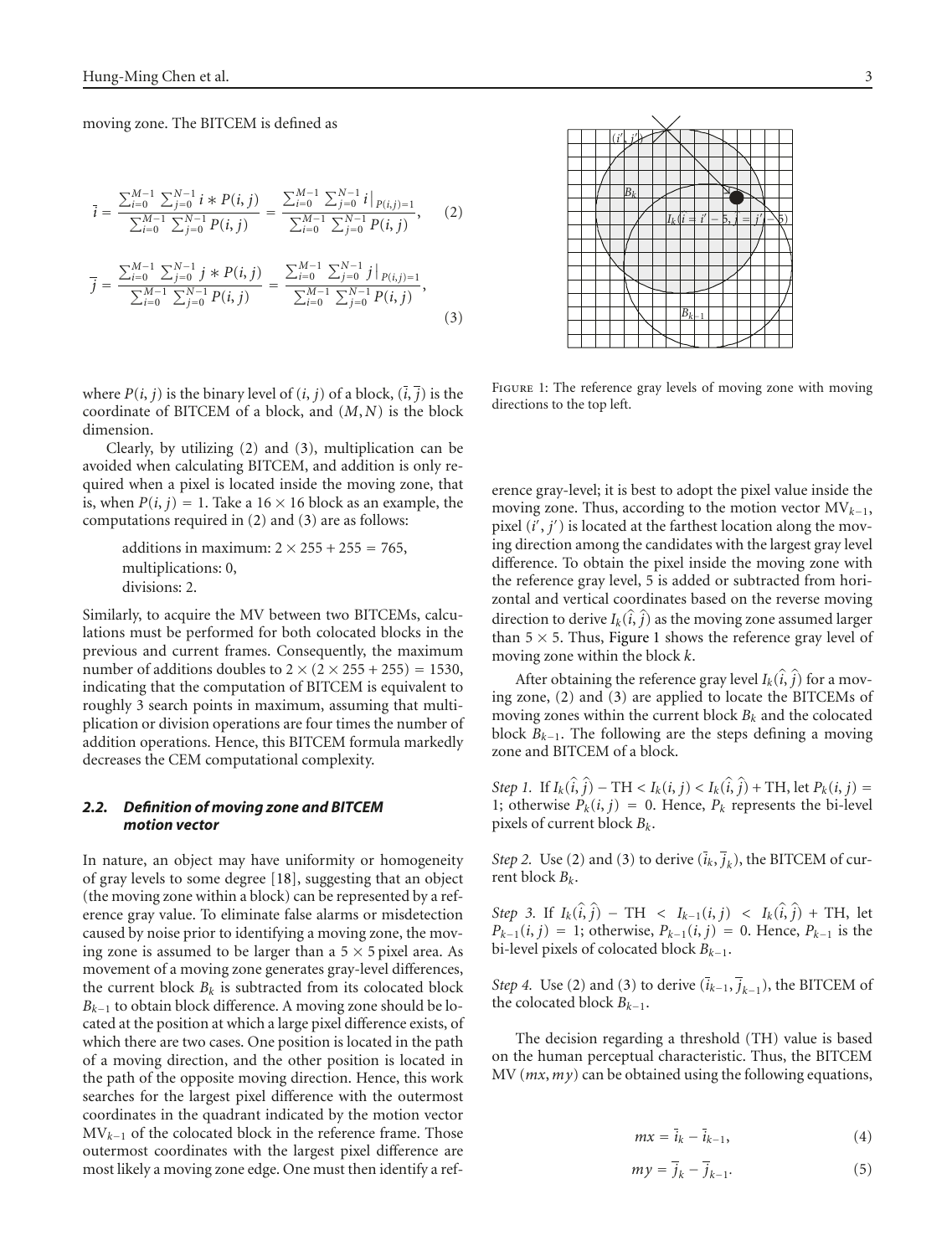

<span id="page-3-0"></span>Figure 2: The relationship between block motion and BITCEM motion.

A BITCEM MV can be obtained from two colocated blocks between successive frames [\(Figure 2\)](#page-3-0). The following simple proof verifies that the BITCEM MV represents the MV of a moving zone and is taken as the basis of the proposed algorithm.

<span id="page-3-2"></span>**Theorem 1.** *Suppose that the moving zone will not move outside the block, the BITCEM MV then represents the MV of the moving zone.*

*Proof.* Let the BITCEM of moving zone within the current block  $P_k$  and the reference block  $P_{k-1}$  be  $(\bar{i}_k, \bar{j}_k)$  and (*ik*−1, *jk*−<sup>1</sup>), respectively. The BITCEM MV (*m*1,*m*2) is then defined by [\(4\)](#page-2-3) and [\(5\)](#page-2-4) as follows,

$$
m1 = \bar{i}_k - \bar{i}_{k-1},
$$
  
\n
$$
m2 = \bar{j}_k - \bar{j}_{k-1}.
$$
\n(6)

Replace [\(4\)](#page-2-3) by [\(2\)](#page-2-0) to obtain

$$
m1 = \bar{i}_k - \bar{i}_{k-1}
$$
  
= 
$$
\frac{\sum_{i=0}^{M-1} \sum_{j=0}^{N-1} i_k |_{P_k(i,j)=1}}{\sum_{i=0}^{M-1} \sum_{j=0}^{N-1} P_k(i,j)}
$$
  
- 
$$
\frac{\sum_{i=0}^{M-1} \sum_{j=0}^{N-1} i_{k-1} |_{P_{k-1}(i,j)=1}}{\sum_{i=0}^{M-1} \sum_{j=0}^{N-1} P_{k-1}(i,j)},
$$
(7)

where  $\sum_{i^* = 0}^{M-1} \sum_{j^* = 0}^{N-1} P_k(i, j) = \sum_{i=0}^{M-1} \sum_{j=0}^{N-1} P_{k-1}(i, j) = \text{Area},$ representing the area of the moving zone within a block. Additionally, the motion quantity of all pixels within the moving zone is the same such that  $i_k = i_{k-1} + \Delta i$ , where  $\Delta i$  is the motion quantity of a moving zone. Equation [\(7\)](#page-3-1) can therefore be rewritten as

*mx*

$$
= \frac{\left(\sum_{i=0}^{M-1} \sum_{j=0}^{N-1} (i_{k-1} + \Delta i)\right|_{P_{k-1}(i,j)=1}) - \left(\sum_{i=0}^{M-1} \sum_{j=0}^{N-1} i_{k-1}\right|_{P_{k-1}(i,j)=1})}{\sum_{i=0}^{M-1} \sum_{j=0}^{N-1} P_{k-1}(i,j)}
$$

$$
= \frac{\sum_{i=0}^{M-1} \sum_{j=0}^{N-1} \left[ (i_{k-1} + \Delta i) - i_{k-1} \right] \big|_{P_{k-1}(i,j)=1}}{\text{Area}}
$$

$$
= \frac{\Delta i \times \left(\sum_{i=0}^{M-1} \sum_{j=0}^{N-1} P_{k-1}(i,j)\right)}{\text{Area}}
$$

$$
= \Delta i \times \frac{\text{Area}}{\text{Area}} = \Delta i. \tag{8}
$$

By the same reasoning,  $my = \Delta j$ . Clearly, the BITCEM<br>is equivalent to the MV of the moving zone. MV is equivalent to the MV of the moving zone.

## *2.3. Subsampling*

<span id="page-3-1"></span>To obtain the BITCEM for a  $16 \times 16$  block, at least  $2 \times 256$ subtractions and  $2 \times 256$  comparisons are required. Hence, computations for at minimum two search points is required. Moreover, an additional computation is required to calculate the BITCEM which is dependent on moving zone size. Hence, under the assumption that each pixel in a block has the same MV, the subsampling approach can be utilized to simplify the BITCEM computation. In this approach, the subsampling of the bi-level frame is applied with subsampling rates of 1, 2, 4, or 8 causing a small reduction in precision. As a trade off between computational complexity and picture quality, the subsampling rate is set to 4 as an adequate subsampling rate. The following is the mathematical proof for the subsampling approach employed in the BITCEM algorithm.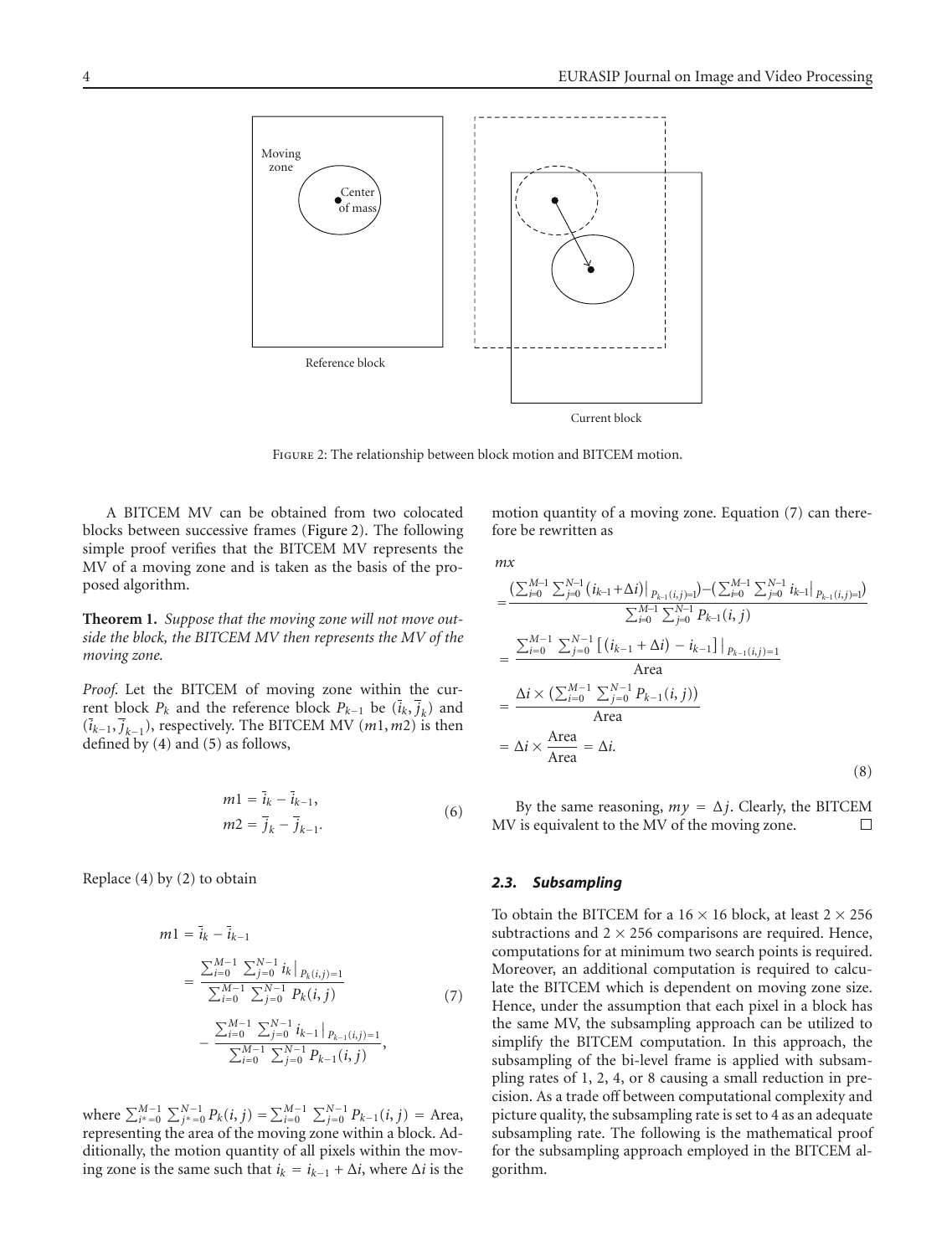| Still Block | <b>Claire</b> | Miss America | Salesman | Carphone | Flower | Football | Table tennis | Bike  |
|-------------|---------------|--------------|----------|----------|--------|----------|--------------|-------|
| Rate 8      | 96.30         | 98.30        | 95.90    | 93.90    | 55.20  | 69.70    | 82.60        | 93.80 |
| Rate 4      | 96.80         | 96.40        | 85.10    | 85.10    | 50.00  | 59.30    | 74.80        | 76.60 |
| Rate 2      | 93.70         | 94.10        | 79.80    | 79.80    | 44.50  | 60.70    | 60.70        | 82.00 |
| Rate 1      | 90.90         | 91.20        | 71.90    | 71.90    | 38.20  | 53.40    | 53.40        | 76.60 |

<span id="page-4-0"></span>TABLE 1: Still block percentage with different subsampling rate.

**Theorem 2.** *Suppose that the sampling rate is R (i.e., to sample one pixel from all R pixels), and pixels within the same sampling range have identical attributes (i.e., pixels have the same motion type—moving or still) and the same bi-level pixel value, then the BITCEM MV is equivalent to the MV of a moving zone.*

*Proof.* Because  $(i, j) = (R \times i^*, R \times j^*)$  and

$$
\sum_{i=0}^{M-1} \sum_{j=0}^{N-1} P_k(i,j) = R^2 \times \sum_{i=0}^{(M-1)/R} \sum_{j=0}^{(N-1)/R} P(i^*, j^*), \qquad (9)
$$

then,

$$
\overline{i} = \frac{\sum_{i=0}^{M-1} \sum_{j=0}^{N-1} i \times P(i, j)}{\sum_{i=0}^{M-1} \sum_{j=0}^{N-1} P(i, j)} = \frac{\sum_{i=0}^{M-1} \sum_{j=0}^{N-1} i \big|_{P(i,j)=1}}{\sum_{i=0}^{M-1} \sum_{j=0}^{N-1} P(i, j)}
$$
\n
$$
= \frac{R^2 \times \sum_{i^*=0}^{(M-1)/R} \sum_{j^*=0}^{(N-1)/R} R \times i^* \big|_{P(i^*, j^*)=1}}{R^2 \times \sum_{i^*=0}^{(M-1)/R} \sum_{j^*=0}^{(N-1)/R} P(i^*, j^*)} = R \times \overline{i^*},
$$
\n(10)

where (*i*<sup>\*</sup>, *j*<sup>\*</sup>) is the pixel coordinate of the pixel after subsampling,  $P(i^*, j^*)$  is the pixel bi-level value  $(i^*, j^*)$ , and  $(\overline{i}^*, \overline{j}^*)$  is the coordinate of BITCEM after subsampling. By the same reasoning,  $\overline{j} = R \times \overline{j^*}.$ 

Based on this deduction, the BITCEM of a block is the BITCEM of a block following subsampling multiplied by *R*. In the same manner, the BITCEM MV following pixel subsampling is equivalent to the MV of a moving zone:

$$
mx = \left[ \frac{R^2 \times \sum_{i^* = 0}^{(M-1)/R} \sum_{j^* = 0}^{(N-1)/R} R \times (i_{k-1}^* + \Delta i^*) |_{P_{k-1}(i^*, j^*) = 1}}{R^2 \times \sum_{i^* = 0}^{(M-1)/R} \sum_{j^* = 0}^{(N-1)/R} P(i^*, j^*)} \right]
$$
  
- 
$$
\left[ \frac{R^2 \times \sum_{i^* = 0}^{(M-1)/R} \sum_{j^* = 0}^{(N-1)/R} R \times i_{k-1}^* |_{P_{k-1}(i^*, j^*) = 1}}{R^2 \times \sum_{i^* = 0}^{(M-1)/R} \sum_{j^* = 0}^{(N-1)/R} P(i^*, j^*)} \right]
$$
  
= 
$$
\frac{\sum_{i^* = 0}^{(M-1)/R} \sum_{j^* = 0}^{(N-1)/R} R \times [(i_{k-1}^* + \Delta i^*) - i_{k-1}^*] |_{P_{k-1}(i^*, j^*) = 1}}{\sum_{i^* = 0}^{(M-1)/R} \sum_{j^* = 0}^{(N-1)/R} P(i^*, j^*)}
$$
  
= 
$$
\frac{\Delta i \times (\sum_{i^* = 0}^{(M-1)/R} \sum_{j^* = 0}^{(N-1)/R} P_{k-1}(i^*, j^*))}{\text{Area}}
$$
  
= 
$$
\Delta i \times \frac{\text{Area}}{\text{Area}} = \Delta i. \tag{11}
$$

By the same reason,  $my = \Delta j$ .  $\Box$ 

TABLE 2: Classification of video motion type.

<span id="page-4-1"></span>

| BITCEM motion type | Still block percentage       |
|--------------------|------------------------------|
| Still              | $100\% \sim 93.75\%$ (15/16) |
| Slow               | $93.75\% \sim 75\%$ (12/16)  |
| Fast               | $75\% \sim 0\%$ (0/16)       |

#### *2.4. Classification of video motion types*

To utilize computational resources efficiently, different search patterns are allocated to different video motion types. The (0, 0) BITCEM MV implies a still block. [Table 1](#page-4-0) lists the percentage of still blocks in each sequence using different subsampling rates. The still block percentage for the previous frame is utilized to classify the video into three BITCEM motion types: near-still motion, slow motion, and fast motion [\(Table 2\)](#page-4-1).

[Table 2](#page-4-1) is utilized as a reference for classifying BITCEM motion types when the percentage of still blocks [\(Table 1\)](#page-4-0) is given. The three classification types of video motion are not arbitrary. First, the still block percentage in [Table 1](#page-4-0) is calculated. Each frame in an image sequence is then classified dynamically according to the classification rule in [Table 2.](#page-4-1)

Notably, the still block percentage ranges [\(Table 2\)](#page-4-1) are empirical values. As the background blocks always dominate a full scene, background blocks account for more than 75% of all video motion types.

#### <span id="page-4-2"></span>*2.5. Estimation of initial search point*

The spatial and temporal correlations between blocks are significant characteristics for increasing the speed of the block matching algorithm [\[19](#page-10-16)].

- (1) In consecutive frames, the moving zones are almost at the same velocity; consequently, the MVs of colocated blocks at consecutive frames are strongly correlated.
- (2) The MVs of neighboring blocks within the same frame are almost the same.

Consequently, when the MVs of certain blocks are identified, the linear prediction model MV [\[20](#page-10-17)] can be applied to predict the initial search point of the related block.

Let  $MV(i, j, k)$  be the MV of block  $(i, j)$  in the *k*th frame; then

$$
MV(i, j, k) = E[MV(i, j, k)] + dMV(i, j, k),
$$
 (12)

where *d* MV(*i*, *j*, *k*) is the MV difference between the MV and the estimation of the initial search point, and  $E[MV(i, j, k)]$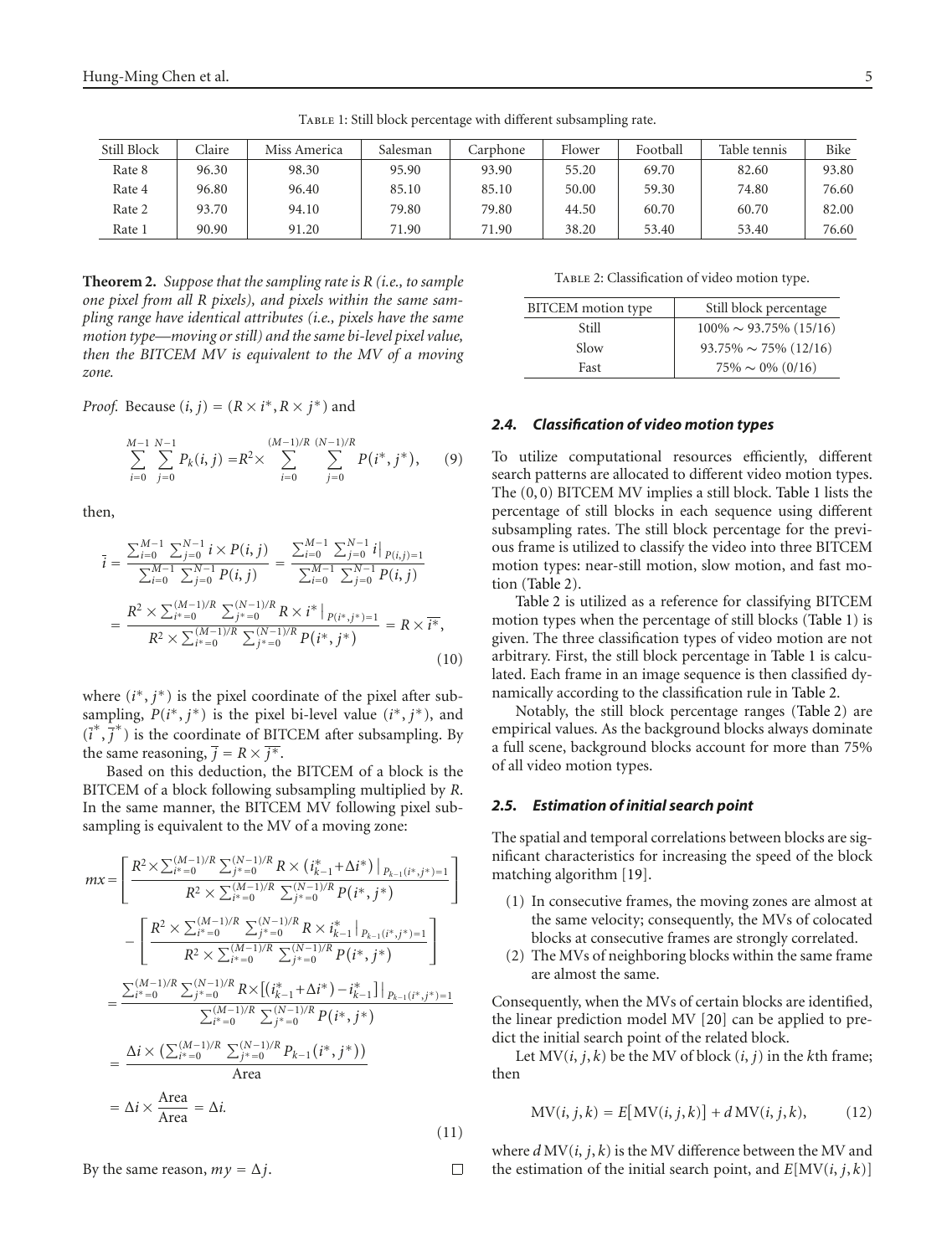

<span id="page-5-2"></span><span id="page-5-0"></span>Figure 3: Estimation of initial search point.

can be represented as

$$
E[\text{MV}(i, j, k)] = \sum_{p,q \in W1} \lambda_{p,q,k} \text{MV}(i - p, j - q, k) + \sum_{p,q \in W2} \lambda_{p,q,k-1} \text{MV}(i - p, j - q, k - 1),
$$
\n(13)

where  $(p, q)$  is the coordinate difference between neighboring blocks and the current block; W1 and W2 are the ranges of weighted MVs in the current and previous frames, respectively;  $\lambda_{p,q,k}$  and  $\lambda_{p,q,k-1}$  are weighted coefficients;  $\lambda_{p,q,k}$  is the spatial correlation of  $MV(i, j, k)$ ; and  $\lambda_{p,q,k-1}$  is the temporal correlation of  $MV(i, j, k)$  [\(Figure 3\)](#page-5-0).

## <span id="page-5-3"></span>*2.6. Variable block size option*

In addition to fixed block size (FBS) mode, the variable block size (VBS) option, including  $8 \times 8$  and  $16 \times 16$  block sizes, is proposed in this work. As the projection of the binary image retains considerable information, the projection can be widely utilized for object shape recognition [\[21](#page-10-18)]. Horizontal projections (HP) and vertical projections (VP) that project a binary image in horizontal and vertical directions, respectively, are the two simplest projection methods. Blocks that produce zeros within 2 pixels from the middle of the current block will be horizontally or vertically segmented after horizontal or vertical projection; the block motion can then be estimated using small blocks. Horizontal projection is applied to the binary value block, resulting in a zero value in the horizontal direction [\(Figure 4\)](#page-5-1). In the proposed algorithm, segmentation is applied in accordance with the horizontal projection HP(*i*) or the vertical projection VP(*j*). Almost no additional computations are required for binary image projections when obtaining the BITCEM. HP(*i*) and VP(*j*) are



<span id="page-5-1"></span>Figure 4: Binary projection.

defined as

<span id="page-5-4"></span>
$$
HP(i) = \sum_{j=0}^{N-1} P(i, j),
$$
  
\n
$$
VP(j) = \sum_{i=0}^{M-1} P(i, j),
$$
\n(14)

where  $P(i, j)$  is the binary value of pixel  $(i, j)$  of a block and (*M*, *N*) is the block dimension.

Based on the assumption of a rigid object, the translation of a moving zone is  $\sum_{i=0}^{M-1} HP(i) = \sum_{j=0}^{N-1} VP(j) = \text{Area}$ , where Area is the area of a moving zone. Then, the BITCEM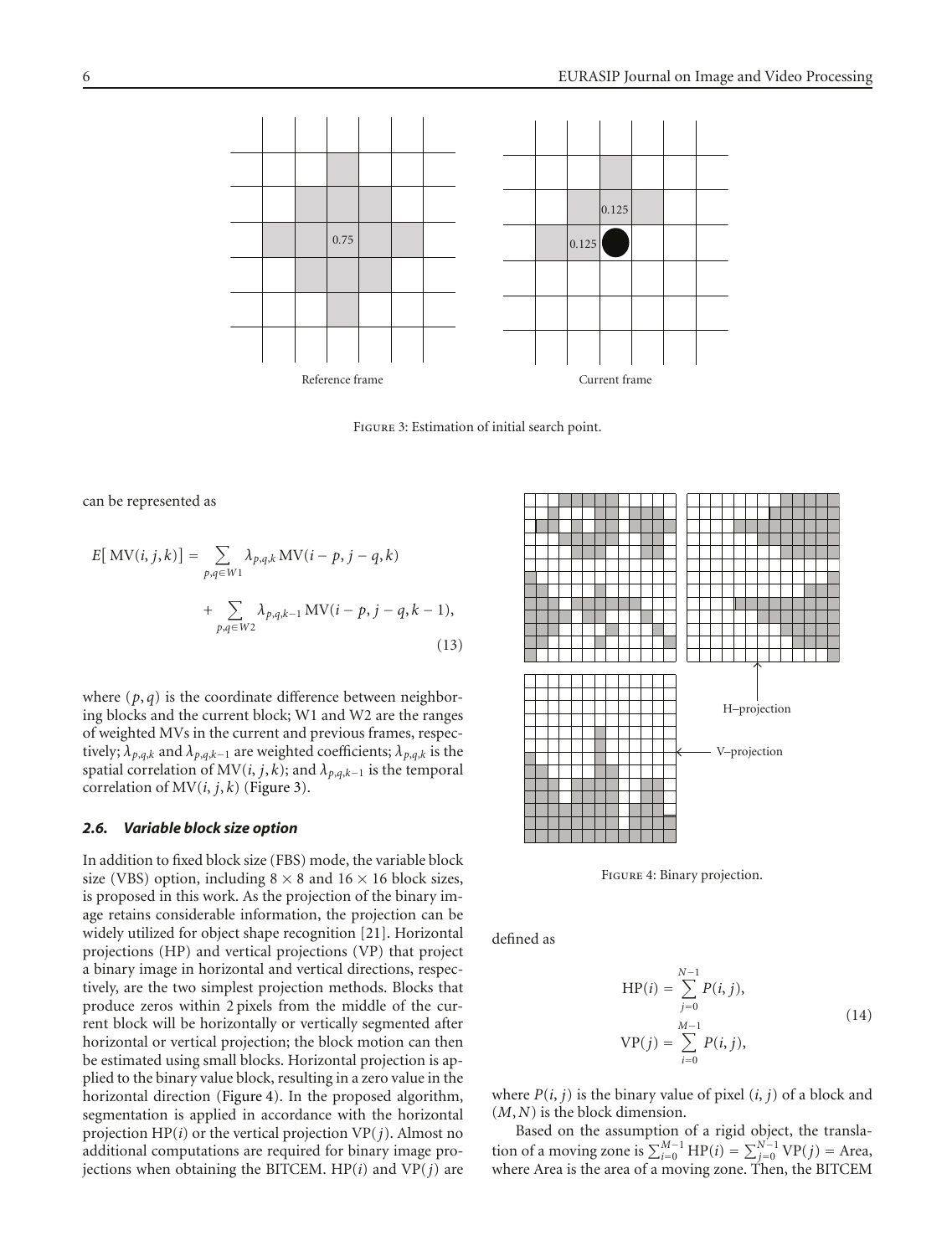$(\overline{i}, \overline{j})$  can be rewritten as

<span id="page-6-1"></span>
$$
\overline{i} = \frac{\sum_{i=0}^{M-1} i \times \text{HP}(i)}{\text{Area}},
$$
\n
$$
\overline{j} = \frac{\sum_{j=0}^{N-1} j \times \text{VP}(j)}{\text{Area}}.
$$
\n(15)

Based on this analysis, the BITCEM can be derived using the HP and the VP of a block with a binary value. Thus, only 64 multiplication operations are needed to obtain the BITCEMs of the current and reference blocks. The computation that has 256 additions is equivalent to a negligible 0.5 search point, assuming that multiplication operations are four times the number of addition operations.

# <span id="page-6-0"></span>**3. THE PROPOSED CENTER OF MASS-BASED ADAPTIVE MOTION ESTIMATION SCHEME**

#### *Initial search point*

In the proposed scheme, the current and reference blocks are first input to acquire the BITCEM MV; the percentage of the (0, 0) BITCEM MVs in the previous frame is then utilized to classify the three BITCEM motion types. This study alternated the conventional linear prediction model MV (as described in [Section 2.5\)](#page-4-2) with the proposed BITCEM MV as the initial search point, based on the BITCEM motion type. The BITCEM MV is applied in near-still and slow BITCEM motion types to acquire a precise initial search point, whereas for the fast BITCEM motion type, the linear prediction model in [\(13\)](#page-5-2) is adopted instead.

#### *Segmentation*

When the VBS option is enabled (as described in [Section](#page-5-3) [2.6\)](#page-5-3), the proposed scheme determines whether segmentation is required after identifying the initial search point. Both HP and VP employ the derivatives of BITCEM calculation to determine whether the block requires segmentation.

The BITCEM of the original  $16 \times 16$  block is not used as the original block has been segmented. This BITCEM fails to represent the BITCEMs of multiple moving zones within the block. For simplification, the BITCEMs of the subblocks after horizontal and vertical segmentations are not calculated. The BITCEM MV calculated prior to segmentation is replaced by (0, 0) as the initial search point.

## *Search patterns*

Based on BITCEM motion directions and motion types, different search patterns with different search strategies are proposed (Figures [5\(a\)](#page-7-1) and [5\(b\)\)](#page-7-2) to estimate a motion vector with increased precision. For near-still and slow BITCEM motion types, concentrated search patterns are applied, whereas for fast BITCEM motion type, dispersed search patterns are applied for fast BITCEM motion types. Additionally, alternative search patterns are introduced into the scheme to further decrease the number of search points when attempting to retain picture quality.

When the BITCEM MV is not  $(0, 0)$ , some additional points, in addition to the points close to the center, are added along the BITCEM moving direction (horizontal, vertical, sloped, inverse-sloped) to improve search precision. For a BITCEM moving horizontally or vertically, additional search points, such as SP3H/SP4H or SP3V/SP4V, are allocated to horizontal or vertical directions, respectively. Regardless of the direction in which the BITCEM is moving, the search patterns contain points close to the center to employ the characteristic of center-biased distribution for near-still and slow BITCEM motion types. For the fast BITCEM motion type, points in a circular shape are added to locations far from the center. To accommodate all directions with a slope other than straight horizontal or straight vertical BITCEM moving direction, defined as sloped or inverse-sloped, concentrated and dispersed search patterns, such as SP5S or SP5IS, are combined for all BITCEM motion types. During the next search step, when the frame is the near-still or slow BITCEM motion type, SP6 or SP1 is allocated alternatively around the best match candidate of the first search step to acquire the final MV.

When the BITCEM MV is  $(0, 0)$ , no directionally biased search points are allocated. The SP1 search pattern is applied for near-still or slow BITCEM motion types and SP2 is applied for fast BITCEM motion type. When the block requires segmentation, a single search pattern, SP7, is utilized as the initial search pattern.

<span id="page-6-3"></span>The proposed algorithmic process is summarized as follows.

*Step 1.* Input the current block.

*Step 2.* Calculate the BITCEM, BITCEM MV, HP, and VP using  $(2)$ – $(5)$  and  $(14)$ – $(15)$ .

*Step 3* (VBS option). If any zero value is located in the middle of the HP $(i)$  or VP $(j)$ , then the block is segmented.

*Step 4* (VBS option). When the block is segmented, the initial MV is then assigned to be  $(0, 0)$ ; go to [Step 7.](#page-6-2)

*Step 5.* Classify the BITCEM motion types according to the percentage of the (0, 0) BITCEM MV.

*Step 6.* Assign the initial search point  $((0,0)$  is suitable for segmented blocks, BITCEM MV for near-still and slow BITCEM motion types, and linear prediction model MV for fast video motion type) and allocate the search pattern based on the BITCEM motion type and direction of BITCEM motion.

<span id="page-6-2"></span>*Step 7.* Begin searching in accordance with the initial search pattern.

*Step 8.* Continue searching from the best match point via [Step 7](#page-6-2) using the next search pattern.

*Step 9.* When the best match point is (0, 0) during a search iteration, stop the search and go to [Step 1](#page-6-3) (when the block is segmented, continue searching other subblocks); otherwise, continue searching based on the next search pattern.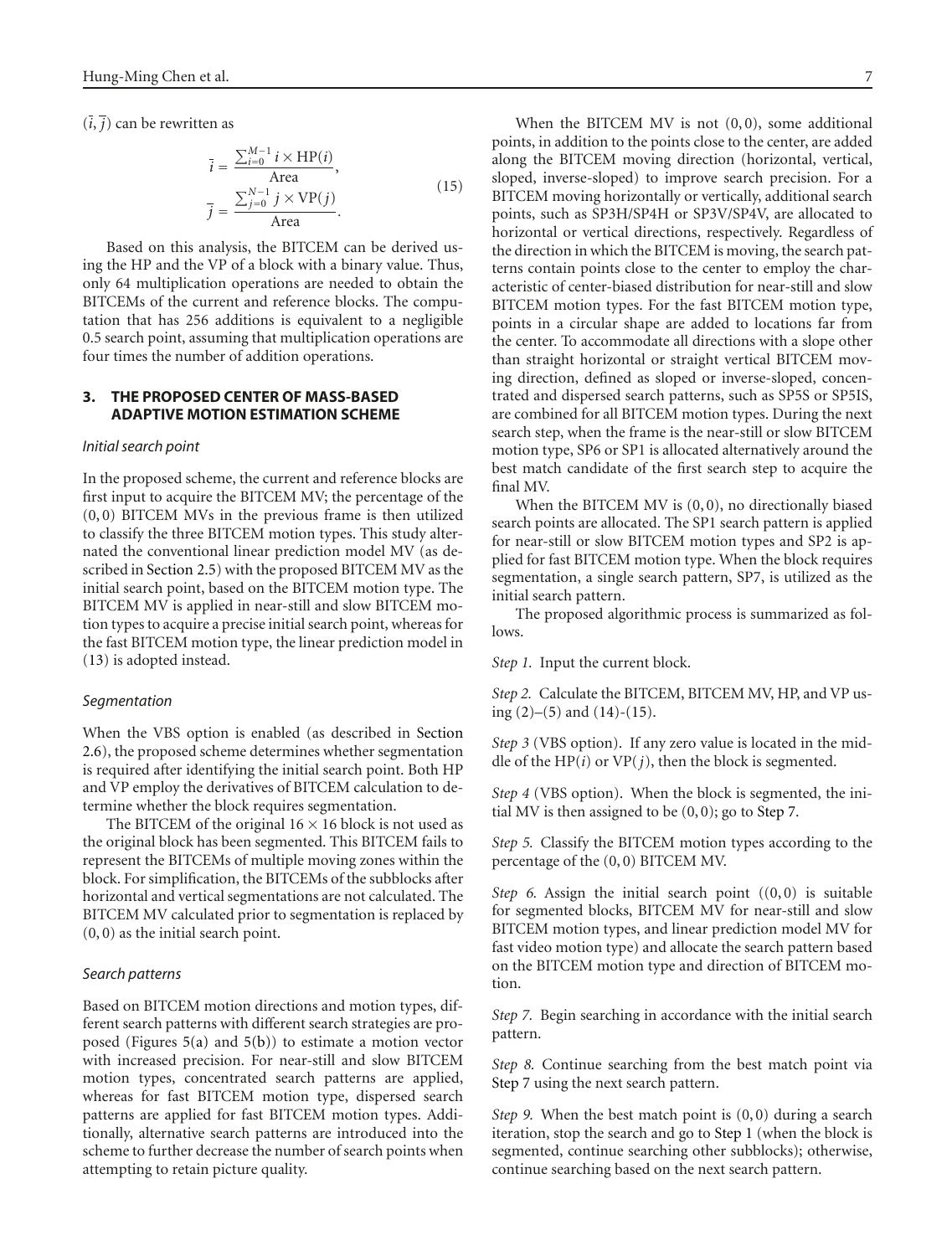<span id="page-7-1"></span>

<span id="page-7-2"></span>Figure 5: The proposed scheme: (a) flow chart for nonsegmented block, (b) flow chart for segmented block.

## <span id="page-7-0"></span>**4. EXPERIMENTAL RESULTS**

In this experiment, TH is set at 40. Four is chosen as the sampling rate, a compromise between complexity and precision for defining a moving zone, performing HPs and VPs, and calculating the BITCEM. The proposed algorithm is compared with the full search (FS), TSS, N3SS, 4SS, BBGDS, and DS. The VBS mode is optional. The search area is  $15 \times 15$  pixels. The frame sizes of test sequences are 352  $\times$ 288, 352  $\times$  240, and 176  $\times$  144 pixels. The following criteria are applied to measure the performance of each algorithm.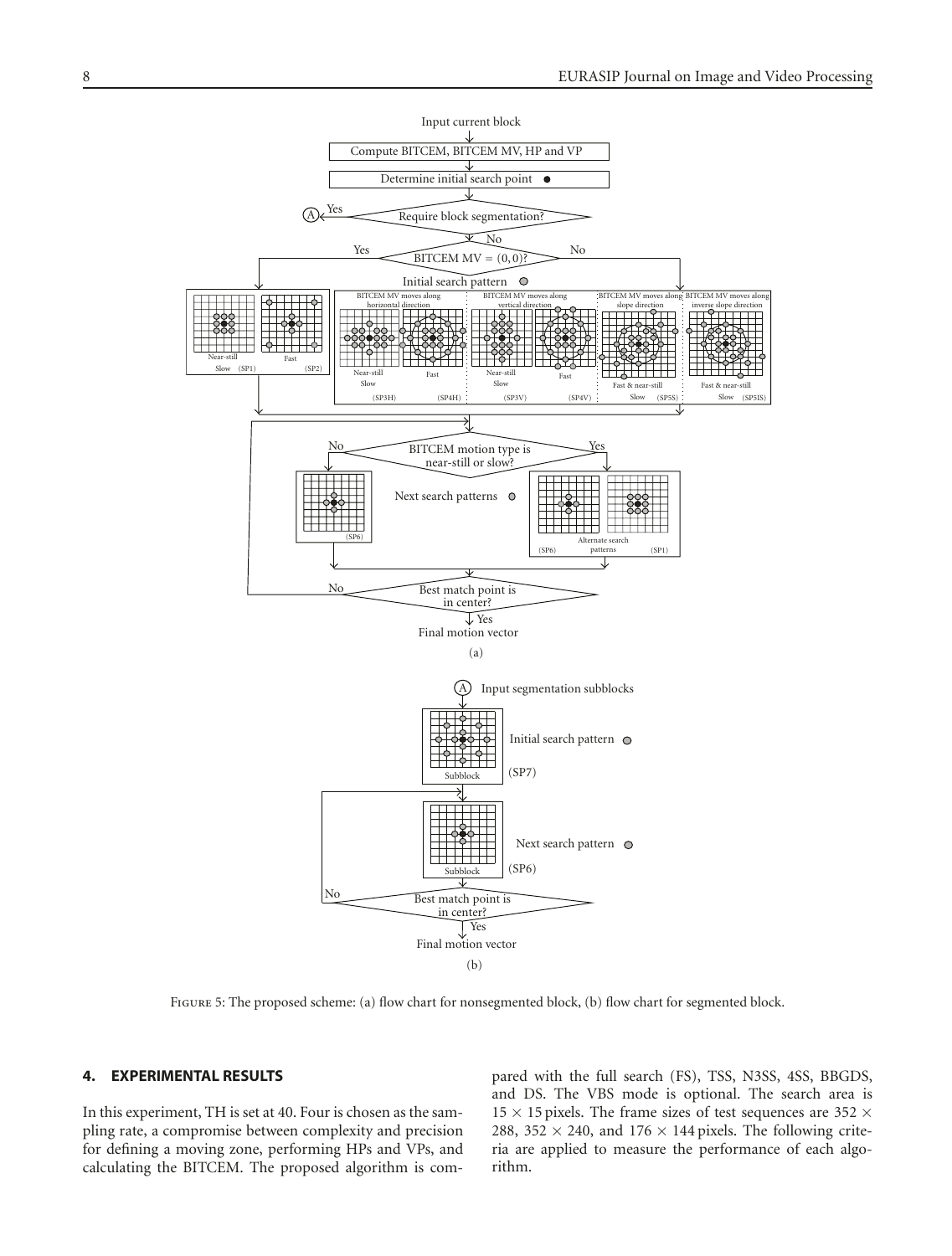(1) Average mean square error: since the focus of this work is on motion estimation rather than the whole coding scheme, only the difference between the reconstructed frame via motion compensation and the original frame is compared. That is, the residual frame is not added to the reconstructed frame to clarify the comparison of each BMA. Notably, MSE is inversely correlated with picture quality.

(2) Picture deterioration percentage: this criterion measures the difference in MSE between each algorithm and the FS algorithm divided by the MSE of the FS algorithm. Deterioration percentage is inversely correlated with picture quality.

(3) Complexity/block: complexity is a measure of the number of search points for each algorithm. Take BITCEM for example, since each search point requires 256 subtractions and 255 additions, the complexity of BITCEM is calculated as follows:

complexity = search points

+ BITCEM computation/511 (search points)*.*

(16)

Complexity is inversely correlated with coding speed.

(4) Speedup: speedup represents the complexity of the FS algorithm divided by that of each algorithm.

The FBS mode [\(Table 3\)](#page-9-1) demonstrates that the proposed algorithm decreases computational complexity significantly. The algorithm is 13–20 times faster than the FS algorithm. Additionally, based on MSE/pixel comparison results, the proposed algorithm renders the best picture quality and fewest search points compared with those of TSS, N3SS, 4SS, and DS except for the Football and Carphone sequences. Although BBGDS requires the fewer search points than the other algorithms, it is likely to be trapped into a local minimum for video sequences with large motion content. The proposed algorithm requires slightly more search points than BBGDS and retains superior MSE performance.

The VBS mode [\(Table 3\)](#page-9-1) demonstrates that the speed of the proposed algorithm remains high, and generates better picture quality than the FS algorithm with fixed block size, such that the deterioration percentage comparison results in negative values. That is, the algorithm takes advantage of the calculation for BITCEM MV to further increase picture quality without excessive computations in the projection technique utilized when determining whether to segment the block or not. The proposed algorithm costs only 5.38% to 8.22% of the computation cost required by FS to enhance 0.21%–9.67% of the picture quality generated by FS. Thus, the proposed BITCEM-based adaptive BMA with variable block size technique effectively eliminates the blocking effect, thereby improving the precision of motion estimation. Experimental results justify the motivation and robustness of the proposed scheme.

# <span id="page-8-0"></span>**5. DISCUSSION**

The threshold TH is inversely correlated with the degree of uniformity of the moving zone gray level, and positively correlated with the moving zone size. Thus, when the TH is set as a large value, then an increased number of pixels fall within the range, in which  $P_k(i, j) = 1$ . That is, the moving zone area estimated by the number of  $P_k(i, j) = 1$  or  $P_{k-1}(i, j) = 1$  enlarges. Considering the uniformity of the moving zone gray level, 40 is the empirical optimal threshold that attains a satisfactory result for all video sequence types suggesting that 40 as the threshold generates the most likely moving zone and the most accurate BITCEM. In "Football" and "Carphone" fast motion sequences, many blocks break the assumption in [Theorem 1;](#page-3-2) consequently, the moving direction of the BITCEM cannot be accurately estimated, and, hence, a correct search pattern for successive block matching cannot be applied.

Furthermore, like all BMAs, three assumptions are required: (1) no object distortion while moving; (2) a single moving object within a block; and (3) the object will not move outside a block. The following discusses the impact on BITCEM robustness when any one of the three assumptions does not hold.

(1) No object distortion while moving (rigid object translation): the nonrigid object translation problem cannot be solved using BMAs. When this assumption is violated, any BMA fails to find a similar block as the best match. This typically results in a large prediction error.

(2) A single moving object within a block: when there is more than one moving zone in a block, only one reference pixel will fail to represent the gray levels for multiple moving zones. This issue may be solved using the VBS option with the proposed H/V projection segmentation.

(3) The moving zone stops outside a block. When the moving zone moves out of a block, then the reference pixel cannot be located to perform a binary transform and successive CEM operation. Since a moving zone moving out of a block is prone to happen in fast video motion, the mechanism of detecting the assumption break can be performed by classifying the BITCEM motion type. As this assumption breaks, the moving zone does not exist in the current block, which leads to an inaccurate BITCEM MV. The proposed algorithm applies a linear prediction model MV rather than CEM MV for an initial search point.

Moreover, the approach for performing block size variation is computationally efficient, as HP and VP are derived with the BITCEM calculation, for which no overhead is required. On the other hand, by enabling the VBS option, a specific block size can be determined. Although this study only simulated the block sizes of 16  $\times$ 16 and  $8 \times 8$ , which are adopted in MPEG-4 and H.263, the proposed scheme can be extended to block sizes of <sup>16</sup> <sup>×</sup> <sup>8</sup>*/*<sup>8</sup> <sup>×</sup> <sup>16</sup>*/*<sup>8</sup> <sup>×</sup> <sup>4</sup>*/*<sup>4</sup> <sup>×</sup> <sup>8</sup>*/*<sup>4</sup> <sup>×</sup> 4 for H.264 via further horizontal and/or vertical segmentations. Consequently, the same motion search algorithm is unnecessary for each block size to decrease significantly the number of search steps [\[14](#page-10-19)].

Considering the conditional branches, there are 5 conditional branches in the proposed scheme when the segmentation branch condition is not taken: (1) to check if the block is required for segmentation (one conditional branch); (2) to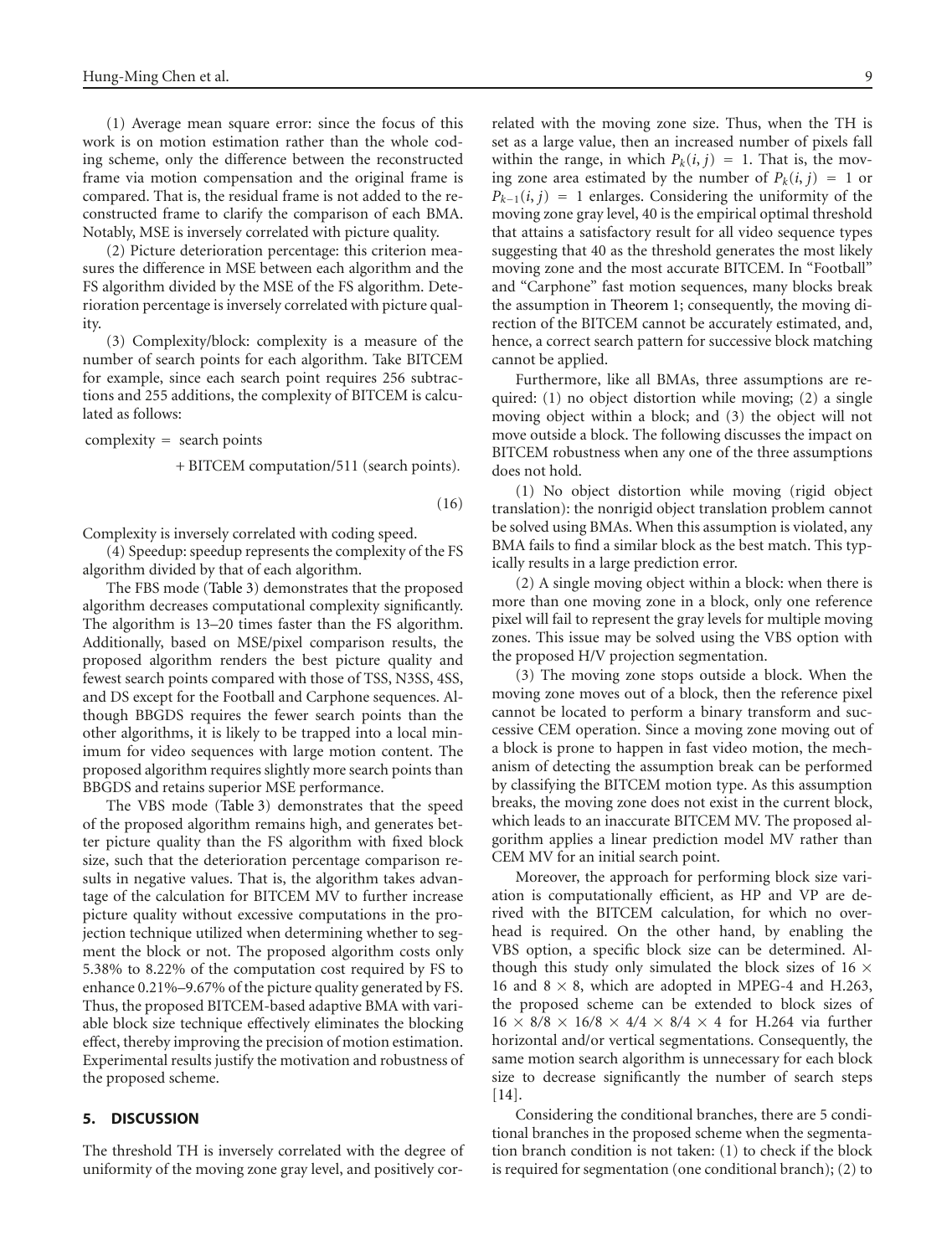| Sequences          | Search algorithm  | <b>FS</b> | <b>TSS</b> | N3SS   | 4SS    | DS     | <b>BBGDS</b> | <b>BITCEM</b><br>(FBS) | <b>BITCEM</b><br>(VBS) |
|--------------------|-------------------|-----------|------------|--------|--------|--------|--------------|------------------------|------------------------|
|                    | MSE/pixel         | 9.14      | 9.35       | 9.31   | 9.31   | 9.29   | 9.29         | 9.21                   | 8.91                   |
| Claire             | Deterioration (%) | 0.00      | 2.25       | 1.79   | 1.81   | 1.66   | 1.66         | 0.71                   | $-2.51$                |
| $(352 * 288 * 91)$ | Complexity/block  | 204.28    | 23.28      | 20.28  | 17.59  | 14.99  | 11.3         | 11.75                  | 12.63                  |
|                    | Speedup           | 1.00      | 8.77       | 10.07  | 11.61  | 13.62  | 18.07        | 17.39                  | 16.18                  |
|                    | MSE/pixel         | 10.11     | 10.57      | 10.24  | 10.50  | 10.26  | 10.23        | 10.22                  | 9.98                   |
| MissAmerica        | Deterioration (%) | 0.00      | 4.58       | 1.34   | 3.94   | 1.51   | $1.18\,$     | 1.17                   | $-1.21$                |
| $(352 * 288 * 91)$ | Complexity/block  | 204.28    | 23.44      | 21.78  | 18.83  | 16.60  | 12.92        | 12.91                  | 13.18                  |
|                    | Speedup           | 1.00      | 8.72       | 9.38   | 10.85  | 12.31  | 15.81        | 15.82                  | 15.49                  |
|                    | MSE/pixel         | 27.60     | 28.29      | 27.92  | 28.16  | 28.13  | 28.11        | 27.84                  | 27.09                  |
| Saleman            | Deterioration (%) | $0.00\,$  | 2.52       | 1.18   | 2.03   | 1.95   | 1.85         | 0.89                   | $-1.84$                |
| $(352 * 288 * 91)$ | Complexity/block  | 204.28    | 23.23      | 16.85  | 16.24  | 12.92  | 9.45         | 10.41                  | 10.98                  |
|                    | Speedup           | 1.00      | 8.79       | 12.13  | 12.58  | 15.82  | 21.61        | 19.62                  | 18.60                  |
|                    | MSE/pixel         | 277.00    | 320.33     | 285.01 | 299.69 | 287.03 | 292.6        | 284.93                 | 250.23                 |
| Flower Garden      | Deterioration (%) | $0.00\,$  | 15.64      | 2.89   | 8.19   | 3.62   | 5.63         | 2.86                   | $-9.67$                |
| $(352 * 240 * 91)$ | Complexity/block  | 202.05    | 23.25      | 21.58  | 18.90  | 17.02  | 14.67        | 15.53                  | 16.60                  |
|                    | Speedup           | 1.00      | 8.69       | 9.36   | 10.69  | 11.87  | 13.77        | 13.01                  | 12.17                  |
|                    | MSE/pixel         | 384.88    | 416.43     | 412.54 | 428.89 | 433.32 | 445.21       | 419.91                 | 363.82                 |
| Football           | Deterioration (%) | 0.00      | 8.20       | 7.19   | 11.43  | 12.59  | 15.67        | 9.10                   | $-5.47$                |
| $(352 * 240 * 91)$ | Complexity/block  | 202.05    | 23.09      | 20.56  | 18.04  | 16.06  | 14.66        | 15.65                  | 15.85                  |
|                    | Speedup           | 1.00      | 8.75       | 9.82   | 11.20  | 12.58  | 13.78        | 12.91                  | 12.75                  |
|                    | MSE/pixel         | 184.86    | 240.07     | 217.46 | 213.28 | 205.94 | 221.04       | 203.66                 | 184.47                 |
| Table Tennis       | Deterioration (%) | 0.00      | 29.87      | 17.64  | 15.37  | 11.40  | 19.57        | 10.17                  | $-0.21$                |
| $(352 * 240 * 91)$ | Complexity/block  | 202.05    | 23.32      | 21.57  | 19.03  | 16.87  | 15.54        | 14.63                  | 15.27                  |
|                    | Speedup           | $1.00\,$  | 8.67       | 9.37   | 10.62  | 11.98  | 13.01        | 13.81                  | 13.24                  |
|                    | MSE/pixel         | 40.67     | 44.01      | 42.21  | 42.92  | 42.38  | 43.3         | 42.09                  | 37.64                  |
| Bike               | Deterioration (%) | 0.00      | 8.21       | 3.78   | 5.54   | 4.21   | 6.47         | 3.49                   | $-7.44$                |
| $(352 * 240 * 91)$ | Complexity/block  | 202.05    | 23.18      | 22.24  | 19.22  | 17.51  | 15.12        | 14.73                  | 15.91                  |
|                    | Speedup           | 1.00      | 8.72       | 9.09   | 10.51  | 11.54  | 13.36        | 13.72                  | 12.70                  |
|                    | MSE/pixel         | 41.44     | 43.19      | 41.87  | 43.27  | 42.41  | 42.1         | 42.42                  | 39.08                  |
| Carphone           | Deterioration (%) | $0.00\,$  | 4.22       | 1.04   | 4.41   | 2.33   | 1.59         | 2.37                   | $-5.70$                |
| $(176 * 144 * 91)$ | Complexity/block  | 184.56    | 21.60      | 17.56  | 15.95  | 13.55  | 10.72        | 11.41                  | 12.76                  |
|                    | Speedup           | 1.00      | 8.54       | 10.51  | 11.57  | 13.62  | 17.21        | 16.18                  | 14.47                  |
|                    |                   |           |            |        |        |        |              |                        |                        |

<span id="page-9-1"></span>Table 3: Performance comparison of BITCEM, FS, TSS, N3SS, 4SS, DS, and BBGDS.

determine the initial search pattern and next search pattern based on the value of the BITCEM MV and BITCEM motion types (two conditional branches); and (3) to determine successive search patterns by the BITCEM motion type and the termination condition whether the best match point is in the center (two conditional branches). Conversely, when the segmentation branch condition is taken, there are only 2 conditional branches: (1) to check if the block is required for segmentation (one conditional branch); and (2) to determine the successive search patterns by the termination condition whether the best match point is in the center (one conditional branch). Note that the penalty is very different for each conditional branch in each BMA and the penalty varies with the way how a BMA is implemented in software or hardware.

## <span id="page-9-0"></span>**6. CONCLUSION**

This study presented a novel adaptive motion estimation based on CEM. The proposed scheme primarily focuses on accurately predicting the moving direction and motion quantity of a block to increase matching process efficiency (including speed and precision). The principal approaches applied are the CEM via binary transform, subsampling, predictive search, classification of video motion types, arrangement of search patterns, and variable block size. To decrease computational complexity, a binary transform approach with colocated measures (e.g., reference pixel estimation and empirical threshold finding) is utilized. Subsampling is applied to further decrease the number of computations, which is the best method of descreasing overhead